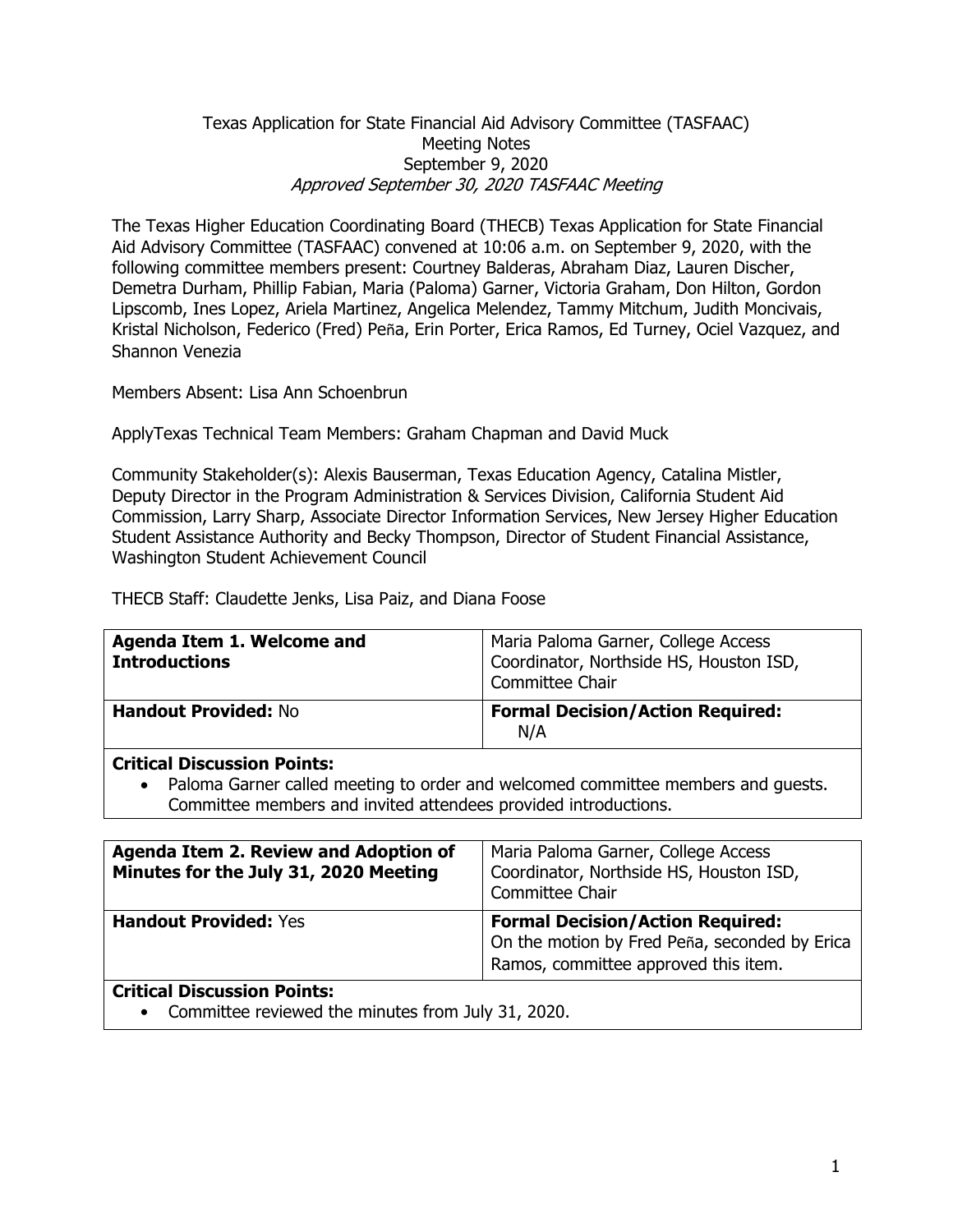| Agenda Item 3. Updates from Higher<br><b>Education Subcommittee</b> | Courtney Balderas, Assistant Director,<br>The University of Texas at San Antonio<br><b>Dreamers Resource Center</b> |
|---------------------------------------------------------------------|---------------------------------------------------------------------------------------------------------------------|
| <b>Handout Provided: No</b>                                         | <b>Formal Decision/Action Required:</b><br>N/A                                                                      |
| Additional Binancenters Betries                                     |                                                                                                                     |

#### **Critical Discussion Points:**

• Six committee members will meet on September 10, 2020 and provide update at next meeting.

| <b>Agenda Item 4. Updates from Student</b> | Erica Ramos, Financial Aid Officer and College |
|--------------------------------------------|------------------------------------------------|
| <b>Focused Subcommittee</b>                | Prep Counselor, PSJA Memorial ECHS             |
| <b>Handout Provided: No</b>                | <b>Formal Decision/Action Required:</b><br>N/A |

Critical Discussion Points:

Subcommittee met on August 21, 2020 and developed the following recommendations for consideration.

- Institutions should have option to receive both eTASFA and hard copy PDF TASFA.
- Have pop-up explanations next to each question similar to FAFSA and current paper TASFA
- Mirror the current TASFA paper application but refrain from using predictive (smart logic) to prevent confusion when students change their answers
- Include two signature boxes, that can be signed by both student and parent via their cursor
	- $\circ$  Or boxes to "type in full name"
	- $\circ$  Or they get an email or text where they can "confirm signature" by check marking a box or receiving security code to type application similar to FAFSA verification
- Create a general email address; to receive emails from participants and/or stakeholders to share their opinions/ recommendations to advisory committee
- Upload portal to receive documents
- Allowing students to "turn in docs" in one place
- Submit Selective service card anytime during process
- Review Verbiage about privacy put that "verbiage" at the top of the document, with a check box that confirms knowledge of privacy regulations
- More to come

| <b>Agenda Item 5. Panel discussion from</b> | Shannon Venezia, Executive Director Student    |
|---------------------------------------------|------------------------------------------------|
| other states who have a statewide on-       | Financial Aid and Scholarships, Texas Tech     |
| line financial aid application              | University                                     |
| <b>Handout Provided: No</b>                 | <b>Formal Decision/Action Required:</b><br>N/A |

### **Critical Discussion Points:**

Shannon Venezia facilitated a panel discussion of states that have a statewide online financial aid application. Committee heard from representatives from California, New Jersey, and Washington State. Representatives provided demonstrations of their state's application.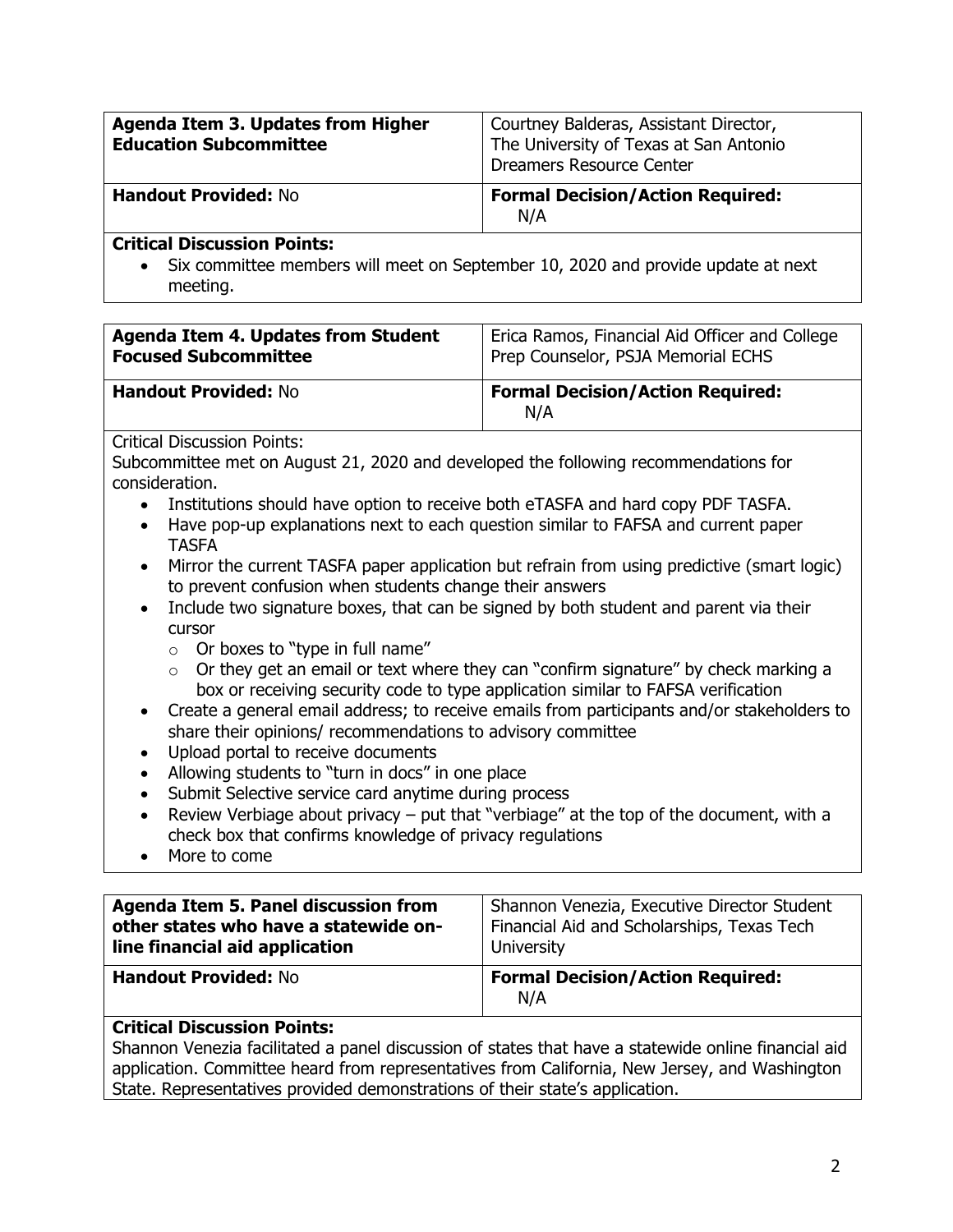## **California – Catalina Mistler – Dream Act Application**

- Application created in 2012.
- Application is similar to FAFSA with additional questions about Dream Act Eligibility.
- Application did create an EFC
- Institutions can draw down ISIR
- Had an ongoing committee with stakeholders
- Public Application until the application is completed, and then it creates an account, that requires a log in.
- System creates a pseudo-SS number for students; duplicates b/c students would not complete it and then start a new one
- Still received paper applications, had to be manually keyed
- Set up automatic registration with the online application; sent a data file to the SSS, but removed it due to privacy concerns

Questions ask about SS card or DACA, ARC etc., to see if student needs a TASFA or FAFSA Question – Is pseudo/SS# is that "matched" by school and how does that load to school? Schools don't use pseudo-SS#, they use a data file that is mostly demographic Question – Are schools required to use this application? Available to all schools, but not required

## **New Jersey – Larry Sharp**

- Open since 2018, mimics FAFSA, but took out questions we didn't need
- Didn't make it "look" like FAFSA, because it intimidates students
- No social security number, it defaults to all 999
- Make the ISIR transaction of 55, to identify a "dreamer student" from any other FAFSA
- Create an ISIR file
- Can create a "correction" in the system
- Electronic Upload
- Has smart logic: Tells non-NJ residents that they are ineligible for state aid
- Corrections have to go through the institution
- Question Have all institutions agreed on what items are required for "verification"? It is the same documents across the board, since it is through the "NJ Grant site" Question – Who funded the E-application? The institution funded it.

Question: How do parents sign the application? Uses the "name" entry as a signature Run external process, if a student completes a FAFSA and a TASFA, turns off the "FAFSA"? Question: Can this be completed on mobile? Yes, it is mobile compatible

# **Washington State– Becky Thompson**

- Legislation started 2014
- Used a vendor due to time frame, had 5 months to complete, have a mixed setup between vendor and homegrown
- Needed an EFC calculation, worried about yearly maintenance to calculate the EFC
- There are a few questions off of FAFSA
- Added Custom questions about residency
- Parent must log in and establish a user ID, verify e-signature from Parent
- Have translation available
- Used community non-profits, as partners, to do outreach to this population
- Privacy statement is very important (duplicated, in multiple places)
- Cannot select every student for verification, not fair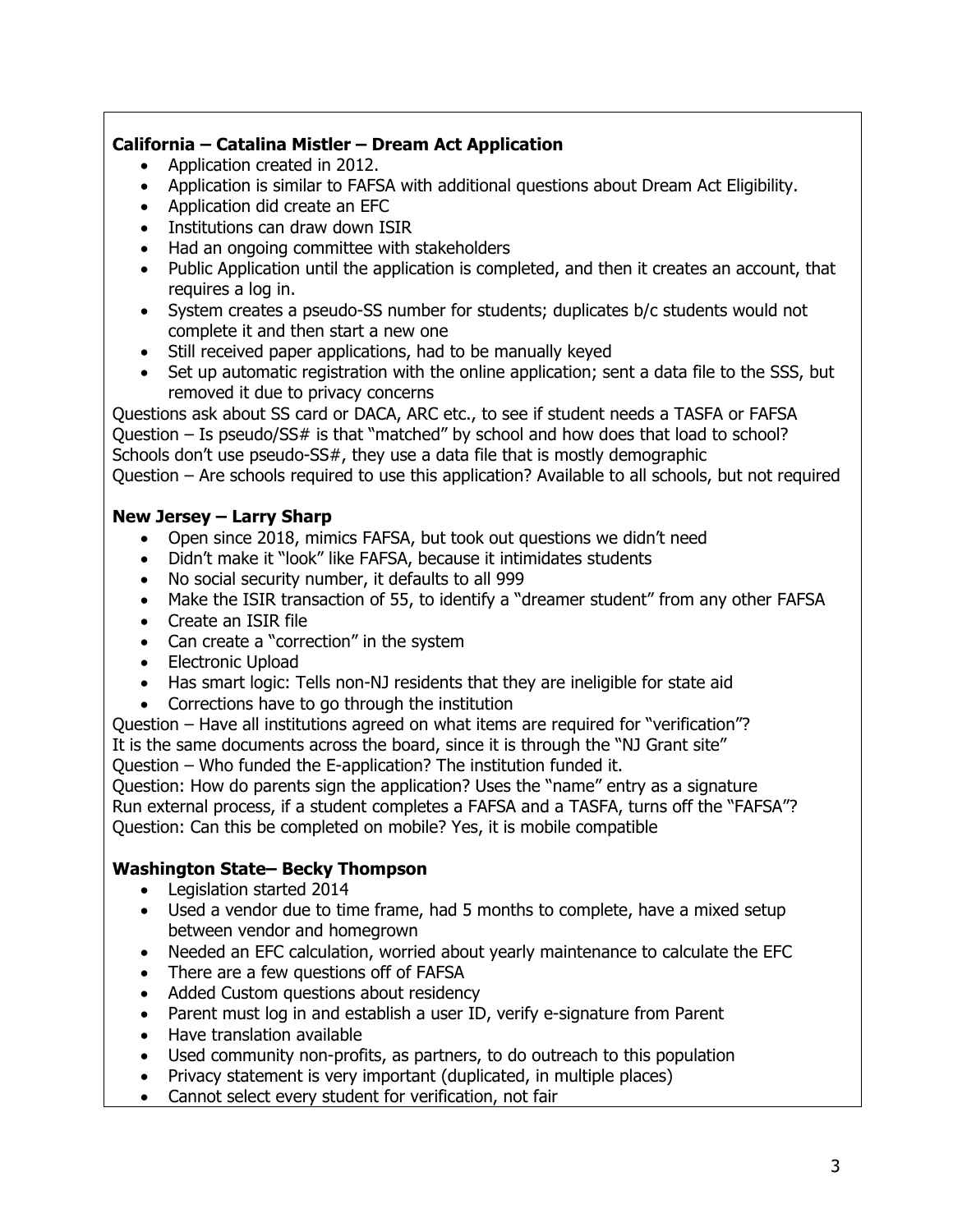• Allowed to use a portion of grant funding to pay vendor, to maintain application in the amount of 100K. Not in legislation, just in the budget and has been carried forward each year

| Agenda Item 6. Discussion on identifying<br>technical and functional revisions of the<br><b>ApplyTX system</b> | Graham Chapman, The University of Texas at<br>Austin |
|----------------------------------------------------------------------------------------------------------------|------------------------------------------------------|
| <b>Handout Provided: No</b>                                                                                    | <b>Formal Decision/Action Required:</b><br>N/A       |
| Aloundate at this time                                                                                         |                                                      |

• No update at this time.

| Agenda Item 7. Update on House Bill 3 -<br><b>FAFSA Advisory Committee</b> | Alexis Bauserman, Texas Education Agency       |
|----------------------------------------------------------------------------|------------------------------------------------|
| <b>Handout Provided: No</b>                                                | <b>Formal Decision/Action Required:</b><br>N/A |

### **Critical Discussion Points:**

Alexis Bauserman provided an update from the FAFSA Advisory Committee regarding the completion of FAFSA to qualify for HS Graduation

- Reviewing opt out of requirement school counselor, of age student or parent
- Committee provides guidance for what that might look like, a policy recommendation to define it
- Thinking about stakeholder needs, tools to provide, topics to cover per each etc.
- Reporting requirements how to make it work and report it
- Commissioners Rules need to be vetted, TAC resources to students etc. & privacy

Question – Having a standard Opt out form for HS? Would it be only for FAFSA or include TASFA? Should encompass both FAFSA/TASFA applications

| Agenda Item 8. Discussion on proposed<br>draft recommendations | Claudette Jenks, THECB                         |
|----------------------------------------------------------------|------------------------------------------------|
| <b>Handout Provided: No</b>                                    | <b>Formal Decision/Action Required:</b><br>N/A |

# **Critical Discussion Points:**

Three main Recommendations:

(1) Establish the paper TASFA to use as the standard.

(2) Require institutions of higher education to use the online or Coordinating Board developed TASFA to verify specific student eligibility for state financial aid.

(3) Provide funding for the development and maintenance of the online TASFA.

Paloma Gardner recommended that subcommittee recommendations be added to the recommendations also. Committee will discuss recommendations at next meeting.

| Agenda Item 9. Discussion of Potential    | Maria Paloma Garner, College Access    |
|-------------------------------------------|----------------------------------------|
| <b>Agenda Items and Next Meeting Date</b> | Coordinator, Northside HS, Houston ISD |